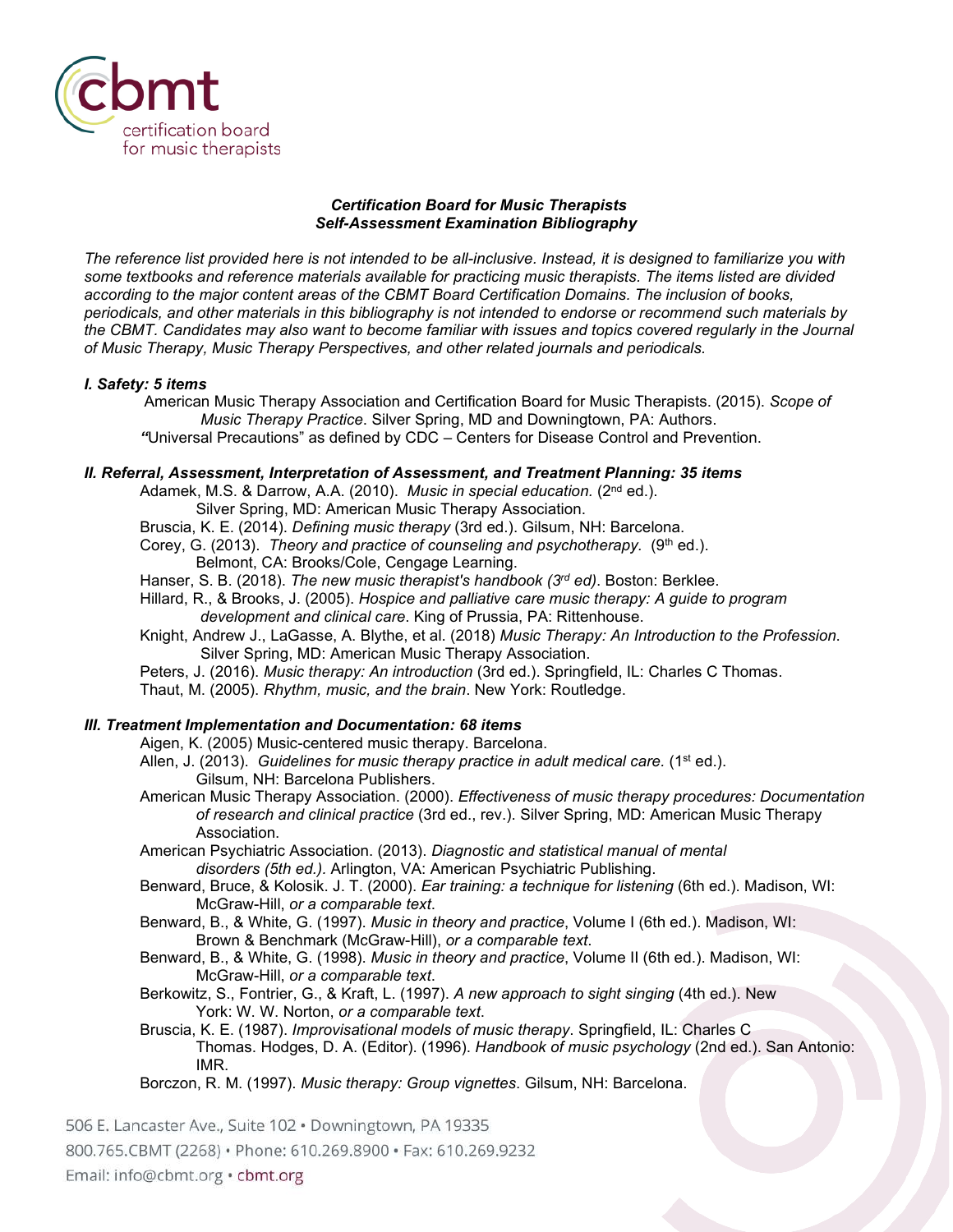

- Bradt, J. (2013). *Guidelines for music therapy practice in pediatric care.* (1<sup>st</sup> ed.). Gilsum, NH: Barcelona Publishers.
- Cassity, M. D., & Cassity, J. E. (1995). *Multimodal psychiatric music therapy*. St. Louis: MMB.
- Clair, A. A., & Memmott, J. (2008). *Therapeutic uses of music with older adults* (2nd ed.). Silver Spring, MD: American Music Therapy Association.
- Darrow, A. (2004). An introduction to approaches in music therapy (1<sup>st</sup> ed.). Silver Spring, MD: American Music Therapy Association.

Dileo, C. (1999). *Music therapy & medicine: Theoretical and clinical applications*. Silver Spring, MD: American Music Therapy Association.

Eyre, L., Bruscia, K. (2013). *Guidelines for music therapy practice in mental health care.* (1st ed.). Gilsum, NH: Barcelona Publishers.

Hanser, S. B. (2018). *The new music therapist's handbook* (3rd ed.) Boston: Berklee.

- Hibben, J. (Editor). (1999). *Inside music therapy: Client experiences*. Gilsum, NH: Barcelona.
- Hintz, M. (2013). *Guidelines for music therapy practice in developmental health.* (1<sup>st</sup> ed.). Gilsum, NH: Barcelona Publishers.
- Huron, D. (1992). The ramp archetype and the maintenance of passive auditory attention. *Music Perception, 10*, 83-92.
- Hurt, C.P., & Rice, R. (1998). RAS in gait training for patients with TBI. *Journal of Music Therapy*, 35, 228-241.
- Knight, Andrew J., LaGasse, A. Blythe, et al. (2018) *Music Therapy: An Introduction to the Profession*. Silver Spring, MD: American Music Therapy Association.
- Kuhn, T. L., & Reid, H. D. (1994). *Modern folk guitar.* New York: Alfred Knopf Publishers.
- Lancaster, E. L., & Renfrow, K. (1995). *Alfred's group piano for adults book 1*. New York: Alfred, *or a comparable text*.
- Nordoff, P., & Robbins, C. (2007). *Creative music therapy: A guide to fostering clinical musicianship* (2nd ed.). Gilsum, NH: Barcelona.
- Robb, S. L. (2003). Coping and chronic illness: Music therapy for children and adolescents with cancer*. Music therapy in pediatric healthcare: Research and evidence-based practice* (pp. 101-136). Silver Spring, MD: American Music Therapy Association.
- Rolvsjord, R. (2010). Resource-oriented music therapy in mental health care. Barcelona.
- Silverman, M.J. (2015). Music therapy in mental health for illness management and recovery. Oxford Oxford University Press.
- Stige, B. (2017). Where music helps: Community music therapy in action and reflection. Routledge.
- Thaut, M. (2014). *Handbook of Neurologic Music Therapy.* (1st ed.). New York, NY: Oxford University Press.
- Unkefer, R., & Thaut, M. (2005). *Music therapy in the treatment of adults with mental disorders. Theoretical bases and clinical interventions*. Gilsum, NH: Barcelona.
- Whitehead-Pleaux, A., Donnenwerth, A., Robinson, B., Hardy S., Oswanski, L., Forinash, M., Hearns, M., Anderson, N., York, E. (2012). *Lesbian, Gay, Bisexual, Transgender, and Questioning: Best Practices in Music Therapy.* Music Therapy Perspectives, 30(2), 158-166. Silver Spring, MD: American Music Therapy Association.
- Wilson, B. L. (Editor). (1996). *Models of music therapy interventions in school settings: From institution to inclusion*. Silver Spring, MD: National Association for Music Therapy.